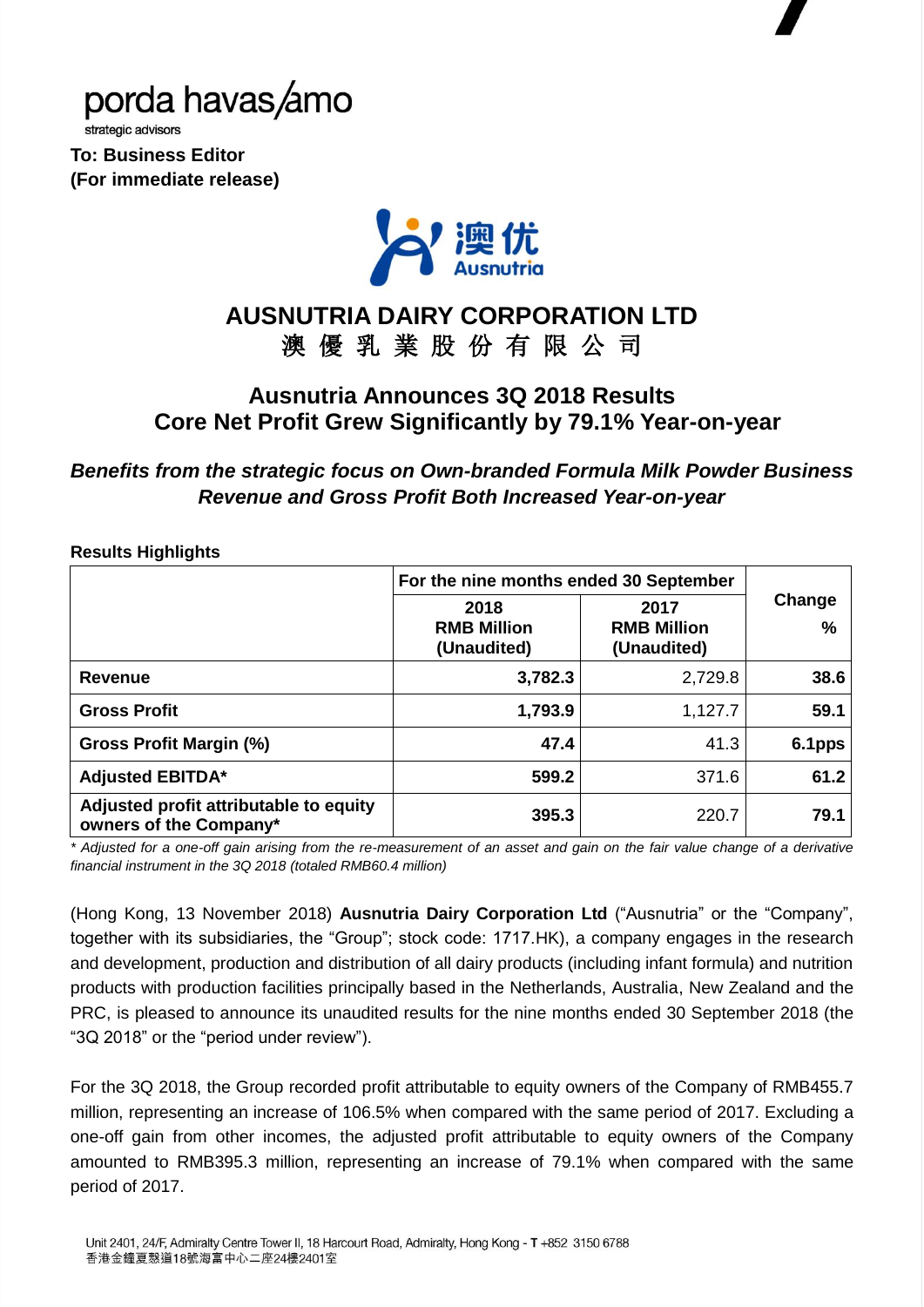In order to meet the continuous growth in demand of its own-branded formula milk powder products, the Group has been strategically re-allocating more of its production capacity and resources to its own-branded formula milk powder business and stocking in advance for the period under review. As a consequence of such re-allocation, the sales derived from the Group's own-branded formula milk powder business sustained its growth while that from private labels and others declined for the same reason, thus offsetting part of the increase in revenue. For the 3Q 2018, sales of the Group increased 38.6% to RMB3,782.3 million when compared with the same period last year. Among which sales of the Group's own-branded formula milk powder products increased 58.2% year-on-year to RMB3,041.9 million. Gross profit for the 3Q 2018 increased 59.1% to RMB1,793.9 million while the gross profit margin reached 47.4%, representing an increase of 6.1 percentage points over the same period last year.

During the period under review, the continuous improvement in the Group's financial performance was mainly attributable to the continuous increase in the sales of the Group's own-branded cow milk formula products (in particular under the brands Hyproca , Allnutria , Puredo and Neolac (organic)) and goat milk formula products. Such increase was mainly contributed by (i) the growing market recognition of the quality of the Group's own-branded formula milk products as a result of the persistent effort of the Group in building distribution channels and delivering quality consumer service; (ii) the rising worldwide awareness for the Group's own-branded goat milk formula products Kabrita for its quality and high nutrition value; (iii) the increase in production capacity following the commencement of production of two new factories in the Netherlands and the acquisition of a factory in Australia; and (iv) the progressive enhancement of the Group's management and operation efficiency.

**Mr. Yan Weibin, Chairman of the Group**, said "For the 3Q 2018, Ausnutria, as always, has been in pursuit for breakthroughs by taking timely and appropriate actions in the aspects of business and international strategic layout to achieve steady and rapid development. The global supply chain layout deployment, global team building, research and development and market distribution are all currently in place. The leading position of our goat milk formula products worldwide and our cow milk formula in the PRC have both been basically set. Multiple projects of corporate development have also been smoothly kicked off. In the upcoming fourth quarter of 2018, the Group will continue to re-allocate more of its production capacity and resources to serve its own-branded formula milk powder products to cater for the anticipated strong market demand. In the long run, we will adhere to our mission of 'Nourishing Life and Growth', seize the enormous opportunities brought by national policies, persist in developing the global market and head towards the 'Golden Decade' of Ausnutria through the 'Three-step Process'. We firmly believe that, with our quality products and marketing strategies, as well as the improving operational performance, Ausnutria will move further towards our vision – 'To become the most trustworthy milk formula, nutrition and health-care enterprise in the world', and enhance our leading position in the industry and provide shareholders with sound and long-term return."

香港金鐘夏愨道18號海富中心二座24樓2401室| Unit 2401, 24/F, Admiralty Centre Tow er II, 18 Harcourt Road, Admiralty, Hong Kong T: (852) 3150 6788 | F: (852) 3150 6728 | www.pordahavas.com